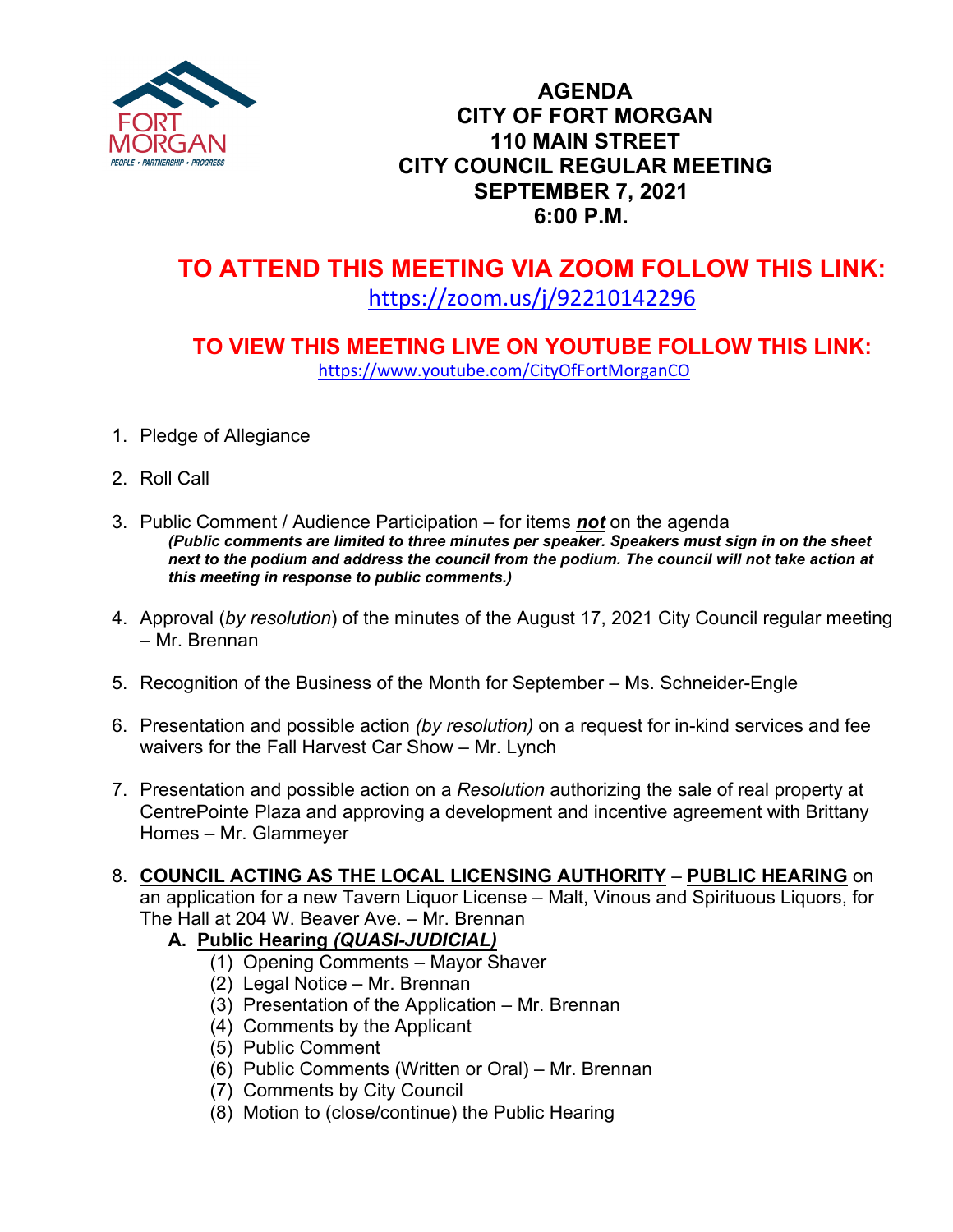#### **B. Council Action** – Ms. Williams

Action *(by resolution)* on an application for a new Tavern Liquor License for Malt, Vinous and Spirituous Liquors, for Advanced Entertainment LLC, dba The Hall at 204 W. Beaver Ave.

9. **PUBLIC HEARING** and possible action on a *Resolution* approving the Service Plan for the Bijou Metropolitan District – Mr. Glammeyer

### **A.****Public Hearing** *(QUASI-JUDICIAL)*

- (1) Opening Comments Mayor Shaver
- (2) Legal Notice Mr. Brennan
- (3) Presentation of the Application Mr. Glammeyer
- (4) Comments by the Applicant
- (5) Public Comment
- (6) Public Comments (Written or Oral) Mr. Brennan
- (7) Comments by City Council
- (8) Motion to (close/continue) the Public Hearing

#### **A. Council Action** – Ms. Williams

Action on a *Resolution* approving the Service Plan for the Bijou Metropolitan District.

- 10. Presentation and possible action on a *Resolution* authorizing staff to submit an application for a Main Street Open for Business Grant from the Department of Local Affairs – Ms. Schneider-Engle
- 11. Presentation and possible action (*by resolution*) on first reading of an Ordinance (1257) amending the Fort Morgan Municipal Code regarding family child care homes, and request to schedule a public hearing on the Ordinance for Sept. 21 – Ms. Williams
- 12. Discussion and possible action (*by resolution*) on providing cash donations to large community events – Mr. Glammeyer
- 13. Discussion and possible action *(by resolution)* on downtown parking Mr. Glammeyer
- 14. **2022 BUDGET CALENDAR** Presentation of the remaining budgets for the General Fund, Miscellaneous Funds and review of the Schedule of Fees – Mr. Glammeyer, Ms. Schneider Engle, Mr. Samson, Mr. Hamer, Ms. Bostron, Chief Sharp, Mr. Brennan
- 15. Reports by Officials and Staff
- 16. Bids, Meetings and Announcements Mr. Brennan
	- A. Bids see enclosed (also available on the City's website [www.cityoffortmorgan.com\)](http://www.cityoffortmorgan.com/)
	- B. Meetings see enclosed (also available on the City's website [www.cityoffortmorgan.com\)](http://www.cityoffortmorgan.com/)
	- C. Announcements
- 17. **EXECUTIVE SESSION** for the purpose of determining positions relative to matters that may be subject to negotiations, developing strategy for negotiations, and/or instructing negotiators, under C.R.S. Section 24-6-402(4)(e), AND THE FOLLOWING ADDITIONAL DETAILS ARE PROVIDED FOR IDENTIFICATION PURPOSES: Economic incentives.